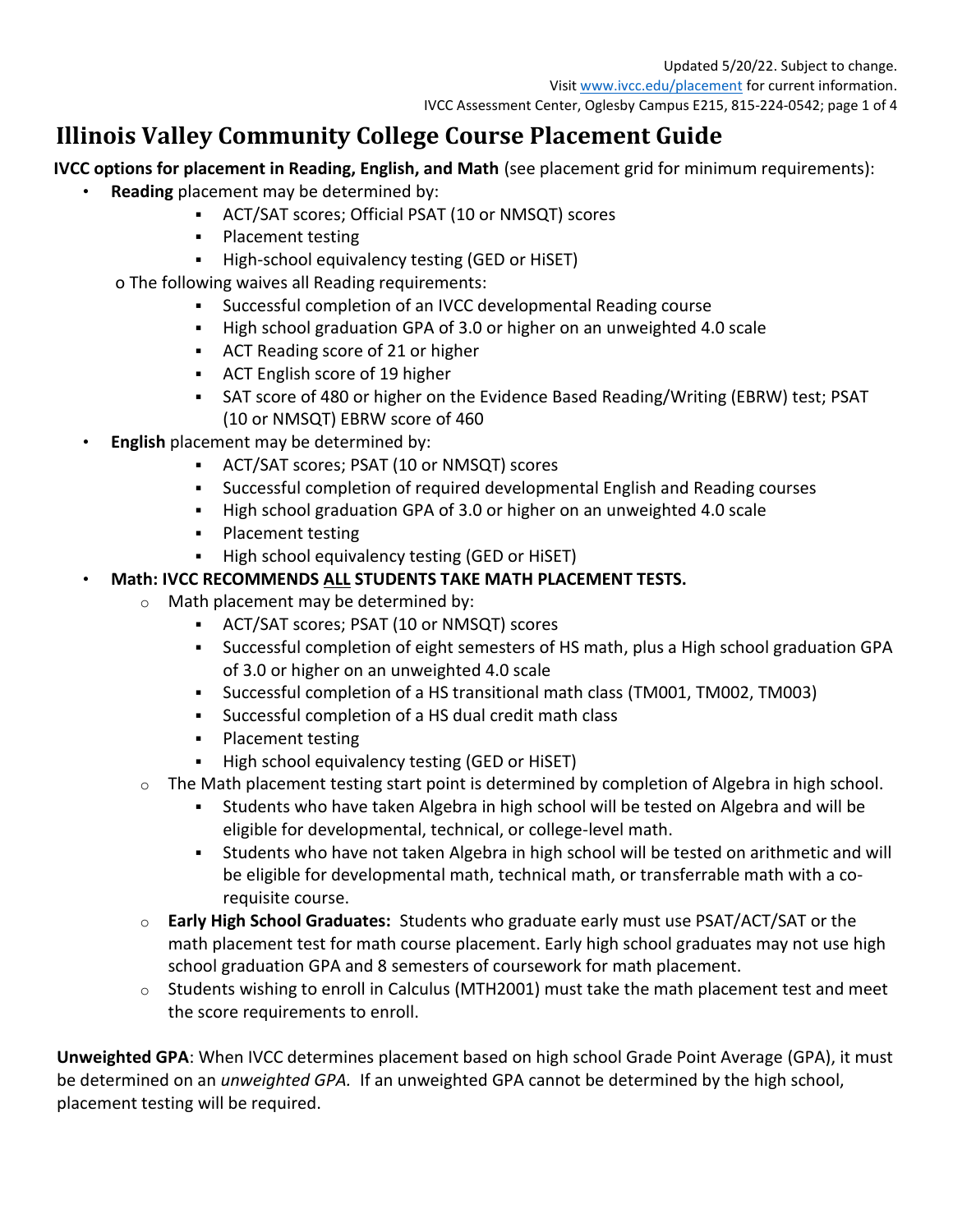**Transcripts:** Placement based on unofficial transcripts must be confirmed by IVCC receiving official transcripts. Students must request official transcripts to be sent to IVCC, Admissions and Records; 815 Orlando Smith Road; Oglesby, IL 61348. If official transcripts are not received prior to the start of the semester, courses will be dropped from a student's schedule.

**Placement Testing:** IVCC requires appointments for placement testing at least 24 hours in advance.

- A completed IVCC application, IVCC K-Number, student ID number, and a photo ID are required for testing.
- Initial placement testing is free. Tests can be retaken twice in a 12-month timeframe for a fee.
- To apply to IVCC, visit [www.ivcc.edu/apply.](http://www.ivcc.edu/apply)
- To schedule an appointment, visit<http://www.registerblast.com/ivcc>For more information, call the Assessment Center staff, 815-224-0542.

**Individualized Education Plans:** Students who had Individualized Education Plans (IEPs) or 504 Plans in high school should contact the Disability Services coordinator for assistance with going through the placement process. Call 815-224-0634.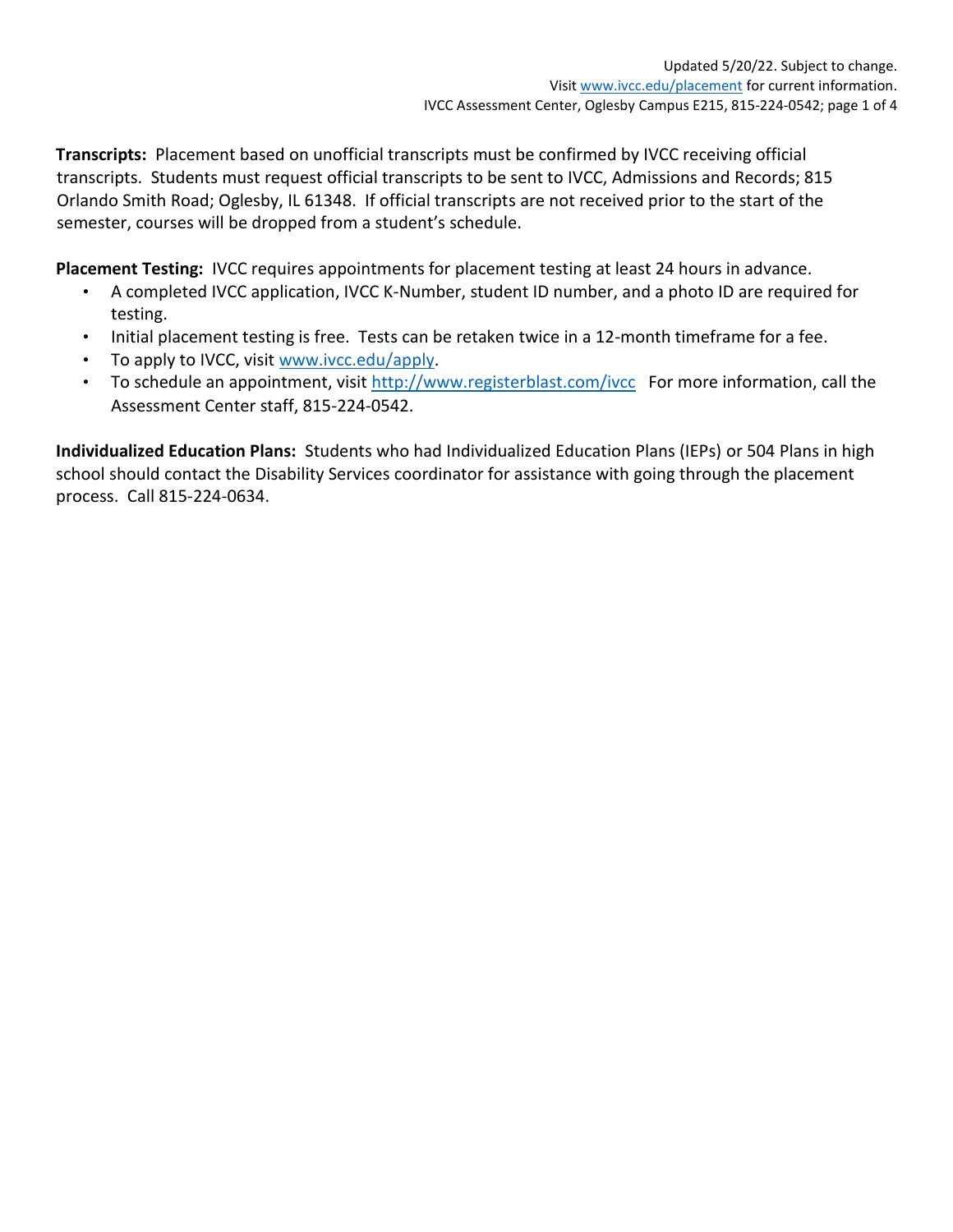Visit www.ivcc.edu/placement for current information.

IVCC Assessment Center, Oglesby Campus E215, 815-224-0542; page 3 of 6

#### **IVCC READING PLACEMENT:** Scores represent a range or minimum requirements.

| Score Lifetime                                    | 3 years           | 3 years                     | 3 years                                                      |  |  |
|---------------------------------------------------|-------------------|-----------------------------|--------------------------------------------------------------|--|--|
| <b>READING COURSE</b><br>PLACEMENT/METHOD         | <b>ACCUPLACER</b> | <b>ACT</b>                  | SAT Evidence Based Reading/Writing SAT/PSAT (10 or<br>NMSQT) |  |  |
| COLLEGE LEVEL PLACEMENT                           |                   |                             |                                                              |  |  |
| No Reading Course Requirement                     | 250-300           | 19 English OR<br>21 Reading | SAT: 480 PSAT: 460                                           |  |  |
| DEVELOPMENTAL PLACEMENT                           |                   |                             |                                                              |  |  |
| RED0900 Basic Reading II                          | 237-249           |                             |                                                              |  |  |
| RED0800 Basic Reading I                           | 211-236           |                             |                                                              |  |  |
| Skill Development/Adult Education Individual Plan | 200-210           |                             |                                                              |  |  |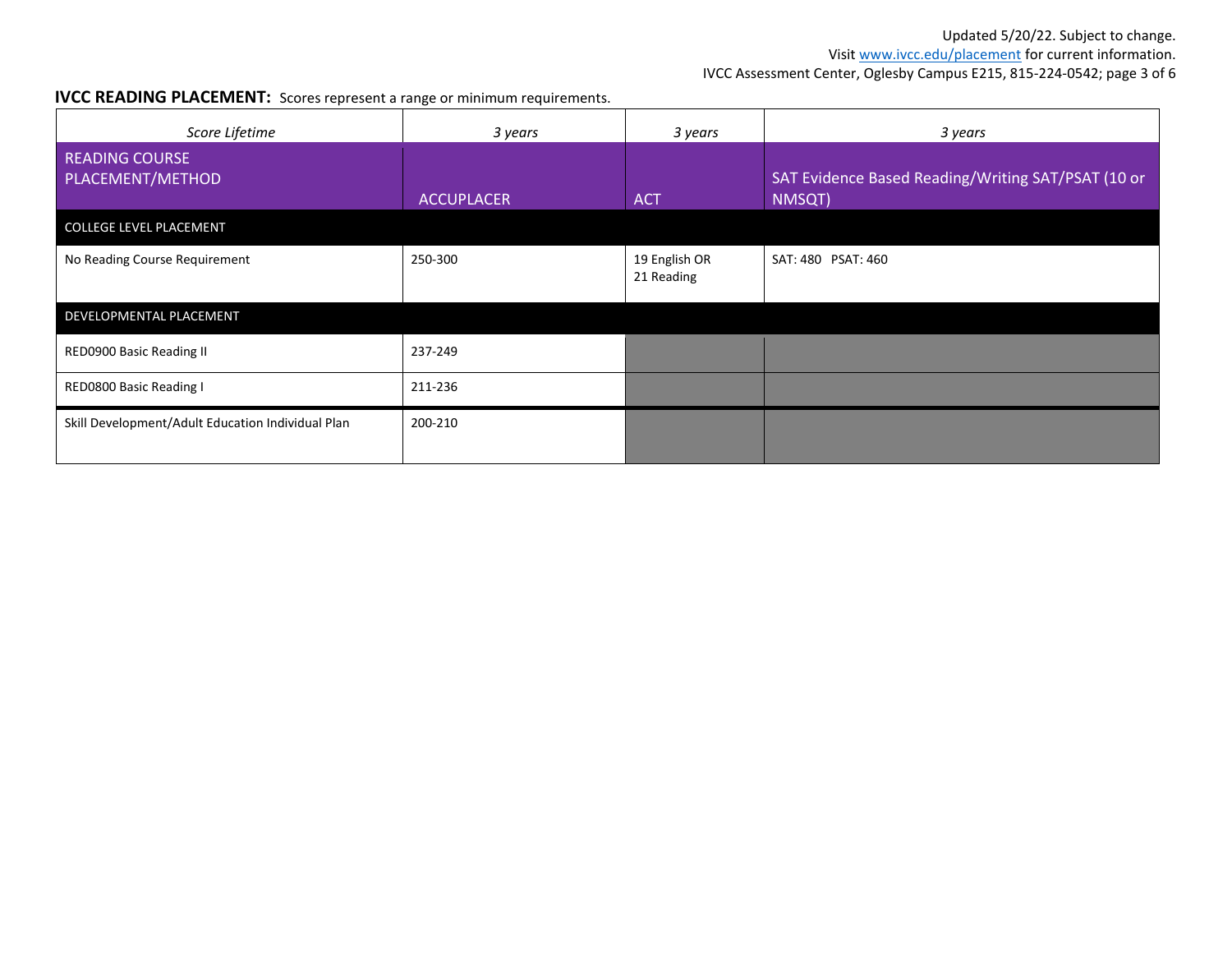Visit www.ivcc.edu/placement for current information.

IVCC Assessment Center, Oglesby Campus E215, 815-224-0542; page 4 of 6

#### **IVCC ENGLISH PLACEMENT:** Scores represent a range or minimum requirements.

| Score Lifetime                                                                                  | 3 years                           |                                                                                                                                                            | 3 years                                       | 3 years                                                                |  |
|-------------------------------------------------------------------------------------------------|-----------------------------------|------------------------------------------------------------------------------------------------------------------------------------------------------------|-----------------------------------------------|------------------------------------------------------------------------|--|
| <b>ENGLISH COURSE PLACEMENT/ METHOD</b><br><b>COLLEGE LEVEL PLACEMENT</b>                       | WRITE PLACER ESSAY AND ACCUPLACER |                                                                                                                                                            | <b>ACT</b>                                    | <b>SAT Evidence Based</b><br>Reading/Writing<br>SAT/PSAT (10 or NMSQT) |  |
| High school graduation GPA of 3.0 or higher on an<br>unweighted 4.0 scale                       |                                   |                                                                                                                                                            |                                               |                                                                        |  |
| ENG1001 English Comp or<br>ENG1205 Written Com for Bus & Industry                               | $6-8$                             | Successful completion of ENG0900 or 263, Write<br>Placer Essay (WPE) not required AND Reading 250 or ACT<br>Reading 21 or Successful completion of RED0900 | 19 English OR 21<br>Reading and<br>Accuplacer | SAT: 480<br><b>PSAT:460</b>                                            |  |
| CO-REQUISITE PLACEMENT                                                                          |                                   |                                                                                                                                                            |                                               |                                                                        |  |
| ENG1001 English Comp or ENG 1205<br>Written Com for Bus & Industry with<br>required ENG0909 lab | $4 - 5$                           | 200-262, WPE required AND Reading 250 or ACT<br>Reading 21 or Successful completion of RED0900                                                             | 21 Reading AND<br>Accuplacer                  |                                                                        |  |
| DEVELOPMENTAL PLACEMENT                                                                         |                                   |                                                                                                                                                            |                                               |                                                                        |  |
| <b>ENG0900 Basic English II</b>                                                                 | $2 - 3$                           | 200-262, WPE required                                                                                                                                      |                                               |                                                                        |  |
| Skill Development/Adult Education Individual Plan                                               | $0 - 1$                           | 200-262, WPE required                                                                                                                                      |                                               |                                                                        |  |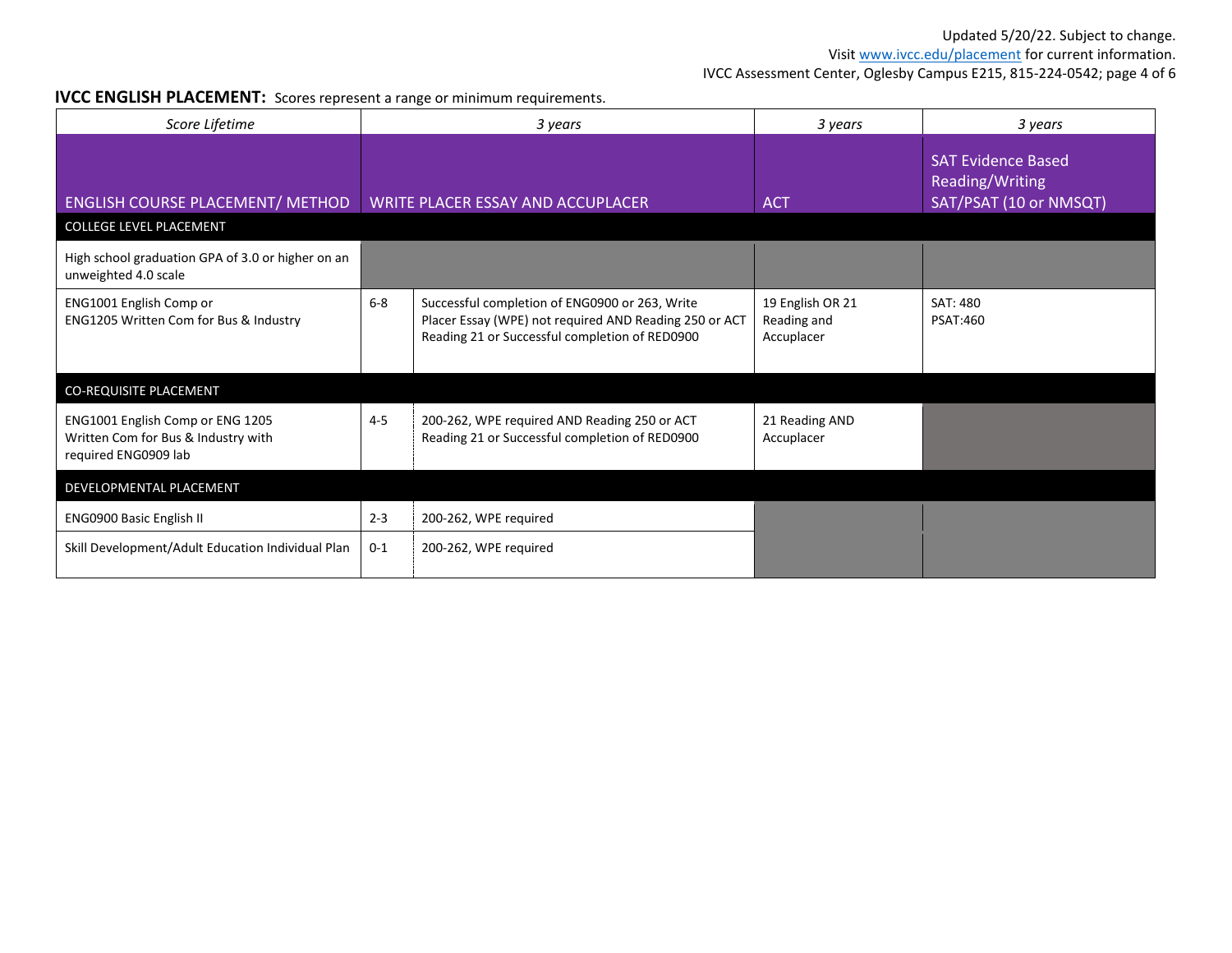Visit www.ivcc.edu/placement for current information.

IVCC Assessment Center, Oglesby Campus E215, 815-224-0542; page 5 of 6

#### **IVCC MATH PLACEMENT:** Scores represent a range or minimum requirements.

| Score Lifetime                                                                                                                                 | Transitional Math (Technical, STEM, QLS) must enroll within 18<br>months of course completion                                                                                                                              | 2 years                                                  | 2 years    | 3 years                      |  |
|------------------------------------------------------------------------------------------------------------------------------------------------|----------------------------------------------------------------------------------------------------------------------------------------------------------------------------------------------------------------------------|----------------------------------------------------------|------------|------------------------------|--|
| MATH COURSE PLACEMENT/METHOD                                                                                                                   | HIGH SCHOOL COURSES, GPA                                                                                                                                                                                                   | <b>ACCUPLACER</b>                                        | <b>ACT</b> | SAT/PSAT (10 or<br>NMSQT)    |  |
| COLLEGE LEVEL PLACEMENT (*Geometry pre-requisite)                                                                                              |                                                                                                                                                                                                                            |                                                          |            |                              |  |
| MTH1000 Math for Liberal Arts<br>MTH1008 General Elementary Statistics<br><b>ECN2004 Business Statistics</b>                                   | 8 semesters of math + 3.0+/4.0 HS graduation unweighted<br>GPA OR<br>C or better in portability course TM001, TM002 or<br>Mendota HS College and Career Readiness (CCR)                                                    | 237 Quantitative Reasoning,<br>Algebra, Statistics (QRS) | 22         | SAT: 530<br><b>PSAT: 500</b> |  |
| MTH1003 College Algebra*<br>MTH1004 Trigonometry*<br>CHM1004 Chemistry (see course prereq)<br>CHM1006 General Chemistry (see course<br>prereg) | C or better in portability TM001 or Mendota HS (CCR)                                                                                                                                                                       | 263 QRS                                                  | 24         | SAT: 580<br><b>PSAT: 590</b> |  |
| MTH1005 Precalculus*                                                                                                                           | C or better in TM001 or Mendota HS (CCR)                                                                                                                                                                                   | 200 Advanced Algebraic<br>Functions (AAF)                | 26         | SAT: 620<br><b>PSAT: 610</b> |  |
| <b>MTH1006 Finite Mathematics</b><br>MTH1007 Calculus for Bus. & Soc. Sciences                                                                 |                                                                                                                                                                                                                            | 263 AAF                                                  |            | SAT: 620<br><b>PSAT: 610</b> |  |
| MTH1009 Structure of Number Systems I* MTH1010<br>Structure of Number Systems II*                                                              | 8 semesters of math + 3.0+/4.0 HS graduation unweighted<br>GPA OR<br>C or better in portability course TM001 or Mendota HS (CCR)                                                                                           | 263 QRS                                                  | 22         | SAT:530<br><b>PSAT: 500</b>  |  |
| MTH2001 Calculus & Analytic Geometry                                                                                                           |                                                                                                                                                                                                                            | 276 AAF                                                  |            |                              |  |
| TECHNICAL PLACEMENT                                                                                                                            |                                                                                                                                                                                                                            |                                                          |            |                              |  |
| <b>MTH1206 Technical Mathematics</b>                                                                                                           | 8 semesters of math + 3.0+/4.0 unweighted HS graduation<br><b>GPA OR</b><br>C or better in portability course TM001, TM002 or TM003 or<br>Mendota HS (CCR)<br>OR for SU 21 or FA 21 ONLY:<br>HS Algebra 1 with C or better | 271 Arithmetic (A)<br>216 QRS                            |            |                              |  |